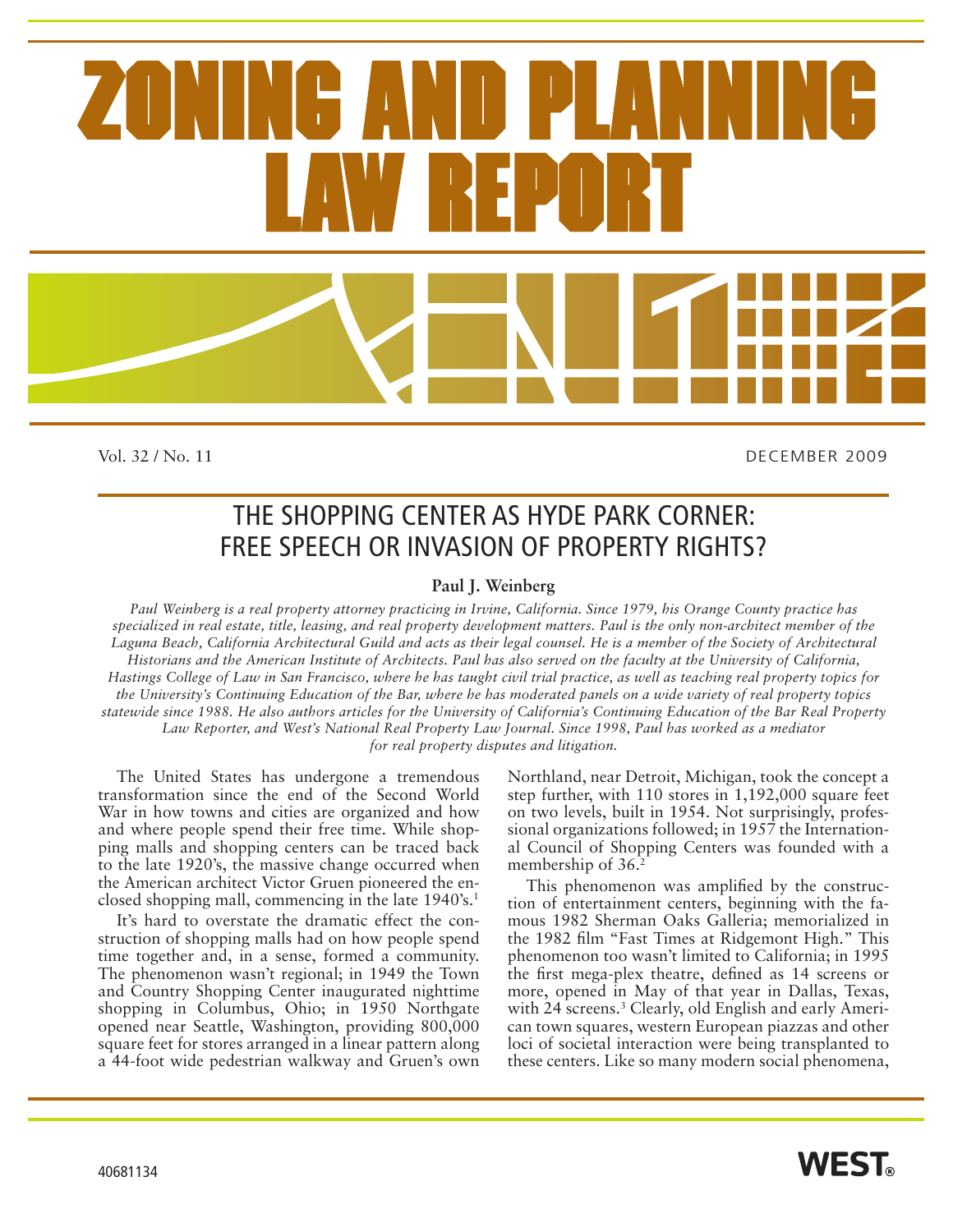# **ZONING AND PLANNING LAW REPORT**

| THE SHOPPING CENTER AS<br><b>HYDE PARK CORNER:</b><br><b>FREE SPEECH OR INVASION OF</b>                              |
|----------------------------------------------------------------------------------------------------------------------|
|                                                                                                                      |
|                                                                                                                      |
| Ninth Circuit rules cities may consider aesthetics in<br>deciding whether to permit telecommunication facilities     |
| California Court of Appeal upholds air pollution control<br>rules and fees adopted by the San Joaquin Valley Air     |
| Seventh Circuit affirms district court's denial of injunctive<br>relief to a church claiming an RLUIPA "equal terms" |
| Advocates for affordable housing in California                                                                       |

**Editorial Director** Tim Thomas, Esq.

**Contributing Editors** Patricia E. Salkin, Esq. Lora Lucero, Esq.

**Publishing Specialist** Faith Weidman **Electronic Composition**

Specialty Composition/Rochester Desktop Publishing

Zoning and Planning Law Report (USPS# pending) is issued monthly, except in August, 11 times per year; published and copyrighted by Thomson Reuters, 610 Opperman Drive, P.O. Box 64526, St. Paul, MN 55164-0526. Application to mail at Periodical rate is pending at St. Paul, MN.

POSTMASTER: Send address changes to Zoning and Planning Law Report, 610 Opperman Drive, P.O. Box 64526, St. Paul MN 55164-0526.

> © 2009 Thomson Reuters ISSN 0161-8113 Editorial Offices: 50 Broad Street East, Rochester, NY 14694 Tel.: 585-546-5530 Fax: 585-258-3774 Customer Service: 610 Opperman Drive, Eagan, MN 55123 Tel.: 800-328-4880 Fax: 612-340-9378

This publication was created to provide you with accurate and authoritative information concerning the subject matter covered; however, this publication was not necessarily prepared by persons licensed to practice law in a particular jurisdiction. The publisher is not engaged in rendering legal or other professional advice and this publication is not a substitute for the advice of an attorney. If you require legal or other expert advice, you should seek the services of a competent attorney or other professional.

other human needs went with them, one of which was the need to express political, social and religious thought in an atmosphere without restriction. And so the conflict commenced: *Can shopping centers prohibit speech on the premises since it is being conducted on private property, or, by virtue of inviting the public in, does the center owner have an obligation to allow speech?* If so, under what conditions and with what limitations?

Of the 24 states whose courts have ruled on the issue, only four states, California, Colorado, Massachusetts and New Jersey, have definitively held that private shopping center owners must permit access by individuals and groups exercising their free speech rights.4 So how has the law developed and how has the current California Supreme Court case of *Fashion Valley Mall, LLC v. National Labor Rela*tions Board<sup>5</sup> changed the landscape?

The genesis of the law, at least at the United States Supreme Court level, began in 1946 with *Marsh v. Alabama.6* The *Marsh* case established an interesting principle, describing a shopping mall as the "functional equivalent of a municipality." In a recent law review article, the *Marsh* case was analyzed in that context:

When a private entity undertakes a function that is municipal in nature, the courts will consider the entity to be a "state actor." As such, the private entity must not impose restrictions that interfere with the public's constitutional rights. This "functional equivalent" doctrine grows out the 1946 Supreme Court case *Marsh v Alabama*. In Marsh, the appellant entered privately owned company town of Chickasaw, Alabama and distributed religious literature on a street corner. The company did not permit solicitation of any kind, and the appellant was arrested and charged with trespassing. The Court held that the privately controlled town was a State actor because it was the functional equivalent of a municipality ... with no barriers denying the public's full and complete access to the town. As a state actor, the company town was bound to respect the public's First Amendment rights, just as any government actor would, and therefore had to respect the public's right to freedom of expression in the town. The Court reasoned that the more that private owners opened up their property for the public, the more their rights become circumscribed by those who use the property.7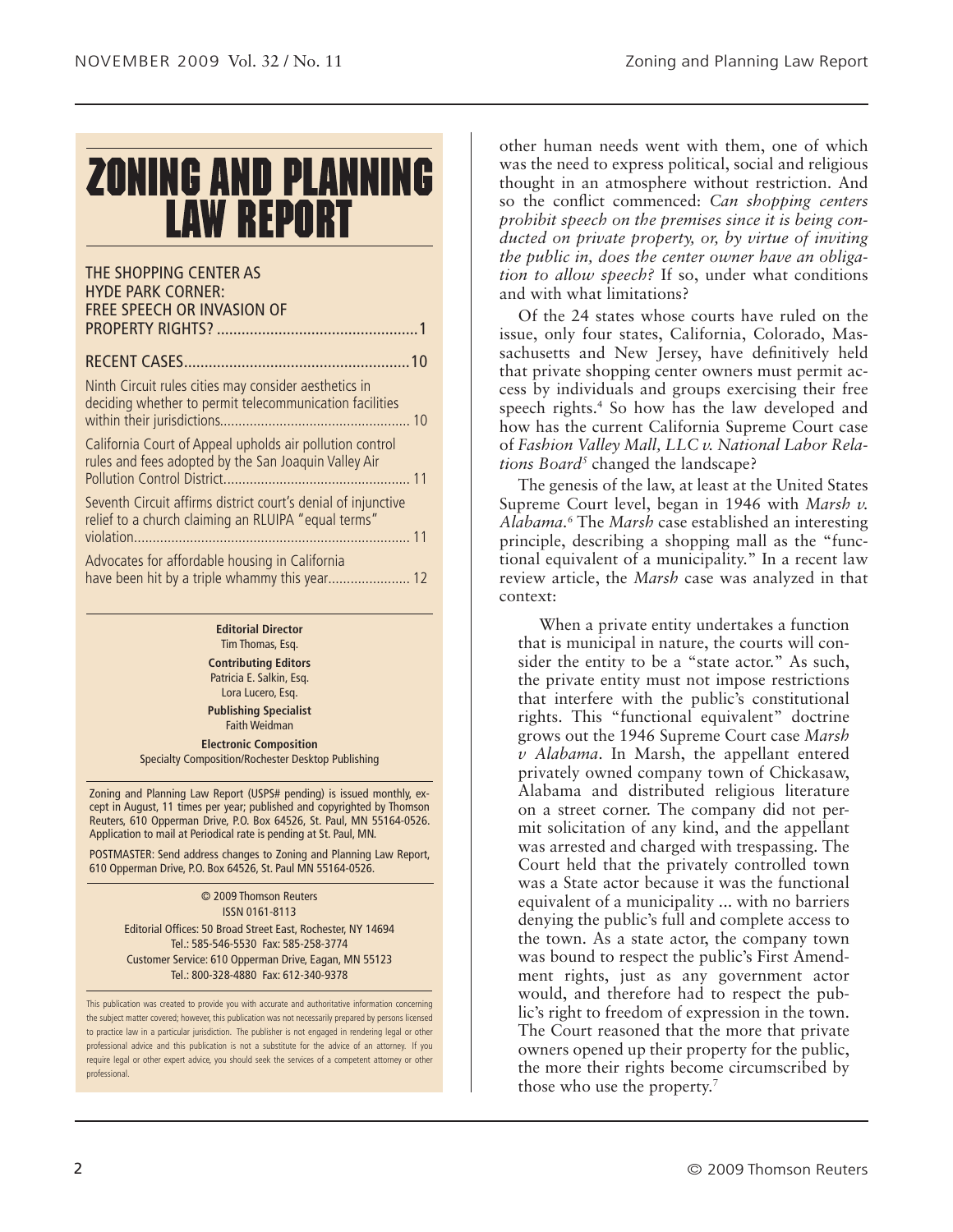So how does *Marsh* square with what has happened since? In a lot of ways, the *Marsh* case was a bit of an aberration; its facts make that clear:

The town, a suburb of Mobile, Alabama, known as Chickasaw, is owned by the Gulf Shipbuilding Corporation. … A deputy of the Mobile County Sheriff, paid by the company, serves as the town's policeman. Merchants and service establishments have rented the stores and business places on the business block and the United States uses one of the places as a post office from which six carriers deliver mail to the people of Chickasaw and the adjacent area. The town and the surrounding neighborhood, which can not be distinguished from the Gulf property by anyone not familiar with the property lines, are thickly settled, and according to all indications the residents use the business block as their regular shopping center. To do so, they now, as they have for many years, make use of a company-owned paved street and sidewalk located alongside the storefronts in order to enter and leave the stores and the post office. Intersecting company-owned roads at each end of the business block lead into a four-lane public highway which runs parallel to the business block at a distance of thirty feet. There is nothing to stop highway traffic from coming onto the business block and upon arrival a traveler may make free use of the facilities available there*. In short the town and its shopping district are accessible to and freely used by the public in general and there is nothing to distinguish them from any other town and shopping center except the fact that the title to the property belongs to a private corporation.8*

So Chickasaw was a quasi-public town; the Gulf Shipbuilding Corporation may have owned it, but essentially it was a public town. Public streets fed into it; the merchants on the main street all rented from it; the company paved (and apparently maintained) the main street and the company provided law enforcement as well.

This case's facts made it easy to infer a right of free speech; it was a town in the classic sense and the Jehovah's Witnesses who were seeking to distribute literature on the main street of the town were in fact expressing their rights in what in essence was a public place.

Really, Chickasaw was as much a town as any small town in America; the Court did not have to stretch to hold free speech rights applicable to its public spaces. But how did this doctrine expand, especially with such an order of magnitude?

The answer is: Incrementally. Professor Steven J. Eagle of George Mason University did an excellent short summation of what happened next:

In Amalgamated Food Employees Union v. Logan Valley Plaza (1968) 391 U.S. 308, 88 S. Ct. 1601, 20 L.Ed.2d 603, the Court extended this protection to peaceful picketing of a business employing non-union labor within a shopping center. However, in Lloyd Corporation v. Tanner (1972) 407 U.S. 551, 92 S.Ct. 2219, 33 L.Ed. 2d 131, it held that a shopping center could prohibit First Amendment activity unrelated to the center's business.

The U.S. Supreme Court subsequently ruled, in Hudgens v. NLRB (1976) 424 U.S. 507, 518, 96 S.Ct. 1029, 47 L.Ed. 2d 196, that *Lloyd* was "a total rejection" of *Logan Valley*. 9

At this point, the benchmark was ready to be set. That happened with the 1980 case of *Prune-Yard Shopping Center v. Robins.10* Not surprisingly, *PruneYard* has generated intense controversy, not only because of its holding but because of its clear delegation to state law of the determination whether speech rights were protected. For that reason alone, a brief review of the case is in order.

The *PruneYard* case arose after a shopping center ejected high school students who were attempting to gather signatures for a petition urging the United States to oppose a U.N. resolution against Zionism. Although the students did not create a disturbance and were generally well received by shoppers, mall security guards informed them that mall regulations forbade them from engaging in political activity on mall premises. The students were left with few alternative venues in which to seek signatures for their petition, given that shopping centers had effectively replaced city centers as the main place for public gatherings in the San Jose area, where the Prune-Yard Shopping Center was located.<sup>11</sup>

The procedural posture of *PruneYard* is, in some ways, as interesting as the facts themselves; the students left the premises and filed suit in California state court to enjoin the shopping center and its owner from denying the students access to the center for the purpose of circulating their petitions. While the trial court held that the students were *not* entitled under either the Federal or California Constitution to exercise their asserted rights on the shopping center property, and the appellate court affirmed, the California Supreme Court reversed, holding that the California Constitution protects speech and petition-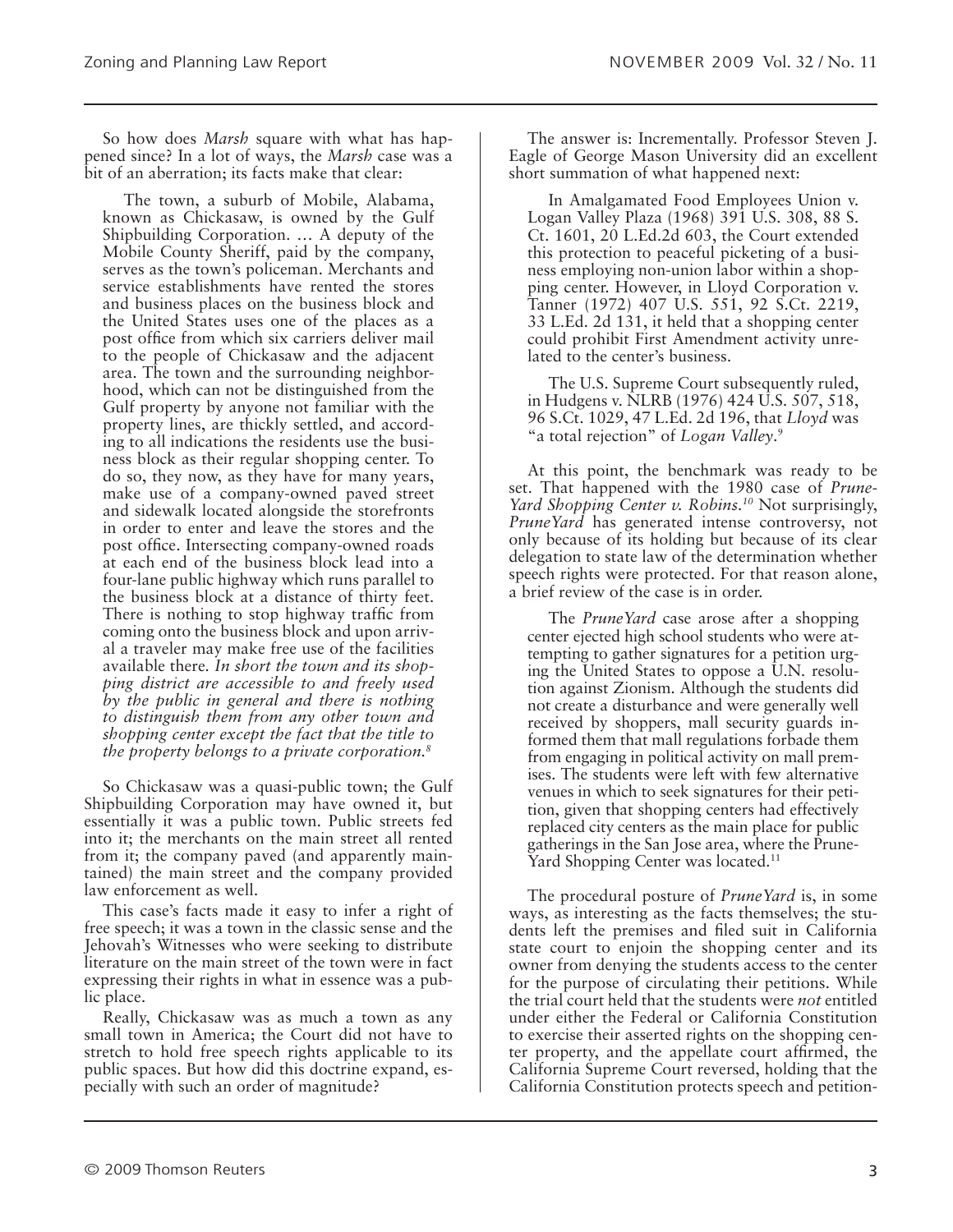ing, reasonably exercised, in shopping centers even when the center is privately owned, and that this result did not infringe on the shopping center's property rights protected by the Federal Constitution.<sup>12</sup>

The Supreme Court clarified and reiterated its repudiation of *Logan Valley* and its affirmance of *Hudgens*:

Appellants first contend that [*Lloyd Corporation v. Tanner*] prevents the State from requiring a private shopping center owner to provide access to persons exercising their state constitutional rights of free speech and petition when adequate alternative avenues of communication are available. *Lloyd* dealt with the question whether under the Federal Constitution a privately owned shopping center may prohibit the distribution of handbills on its property when the handbilling is unrelated to the shopping center's operations. Respondents in *Lloyd* argued that because the shopping center was open to the public, the First Amendment prevents the private owner from enforcing the handbilling restriction on shopping center premises. In rejecting this claim we substantially repudiated the rationale of [*Logan Valley*] which was later overruled in [*Hudgens*]. We stated that property does not "lose its private character merely because the public is generally invited to use it for its designated purposes" and that "[the] essentially private character of a store and its privately owned abutting property does not change by virtue of being large or clustered with other stores in a modern shopping center."<sup>13</sup>

Confusingly, though, the Supreme Court abandoned this rationale in favor of simply bowing to what the state wanted:

Our reasoning in *Lloyd*, however, does not *ex proprio vigore* limit the authority of the State to exercise its police power or its sovereign right to adopt in its own Constitution individual liberties more expansive than those conferred by the Federal Constitution. In *Lloyd, supra*, there was no state constitutional or statutory provision that had been construed to create rights to the use of private property by strangers, comparable to those found to exist by the California Supreme Court here. It is, of course, well established that a State in the exercise of its police power may adopt reasonable restrictions on private property so long as the restrictions do not amount to a taking without just compensation or contravene any other Federal Constitutional provision.

\* \* \*

Here the requirement that appellants permit appellees to exercise state-protected rights of free expression and petition on shopping center property clearly does not amount to an unconstitutional infringement of appellants' property rights under the Taking Clause. There is nothing to suggest that preventing appellants from prohibiting this sort of activity will unreasonably impair the value or use of their property as a shopping center. The Pruneyard is a large commercial complex that covers several city blocks, contains numerous separate business establishments, and is open to the public at large. *The decision of the California Supreme Court makes it clear that the Pruneyard may restrict expressive activity by adopting time, place, and manner regulations that will minimize any interference with its commercial functions.14*

Such is the landscape that the California Supreme Court faced when it granted certiorari to hear *Fashion Valley Mall, LLC v. National Labor Relations Board*. 15 To fully understand how groundbreaking the *Fashion Valley Mall* case was, though, the reader has to understand the collision between California's viewpoint in *PruneYard* and the circumstances and law extant in other states at the time *Fashion Valley Mall* was decided. Probably the best place to start in reviewing *Fashion Valley Mall* is to fully understand its basic facts as well as to understand procedurally how it arrived at the California Supreme Court's door. The path was a tortuous one. On October 15, 1998, Graphic Communications International Union filed a charge before the National Labor Relations Board alleging that the owners of the Fashion Valley Mall in San Diego had refused to permit employees of the Union-Tribune Publishing Company to leaflet in front of Robinsons-May department store in the Fashion Valley Mall. The NLRB issued a complaint and noticed a hearing, after which an administrative law judge ruled that the mall had violated § 881 of the National Labor Relations Act by barring the employees from distributing leaflets.16

The underlying dispute involved a larger, regional problem. The San Diego Union-Tribune wasn't paying its pressmen the amount that they believed they should make and, since Robinsons-May was a major advertiser in the San Diego Union-Tribune, the pressmen believed that the best way to get attention for their plight and to exert pressure on the newspaper was to "educate" people who shopped at the Robinsons-May Department Store. In a sense, shoppers and the store itself, as well as the mall, became a pawn in the dispute; the stores couldn't authorize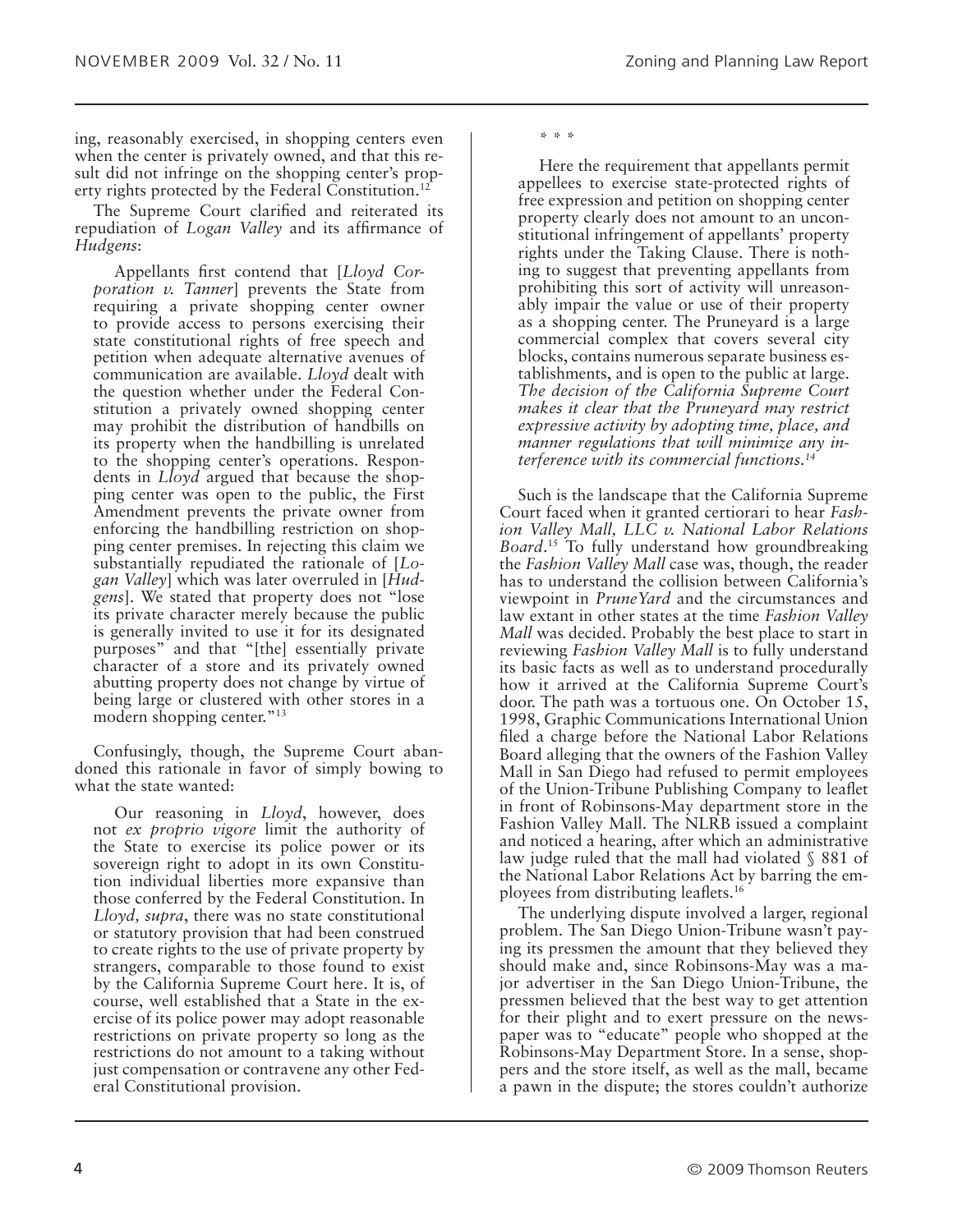more money for the pressmen and the shoppers really couldn't, either. The leaflet's content limned out the problem:

The leaflets stated that Robinsons-May advertises in the Union-Tribune, described several ways that the newspaper allegedly treated its employees unfairly, and urged customers who believed "that employers should treat employees fairly" to call the newspaper's "CEO," listing his name and telephone number.<sup>17</sup>

The mall had enacted time, place and manner restrictions consonant with *PruneYard*, but one of the additional rules that it had adopted was that persons wanting to engage in expressive activity had to agree to abide by Rule 5.6.2, which prohibited "impeding, competing or interfering with the business of one or more of the stores or merchants in the shopping center by ... [u]rging, or encouraging in any manner, customers not to purchase the merchandise or services offered by any one or more of the stores or merchants in the shopping center.<sup>18</sup>

The administrative law judge found that the union had attempted to engage in a lawful consumer boycott, and that it would have been "utterly futile for the union to have followed the mall's enormously burdensome application-permit process because the rules contained express provisions barring the very kind of lawful conduct the union sought to undertake at the mall."19 The case then was transferred to the NLRB in Washington, D.C., which affirmed the administrative law judge's decision. The NLRB's opinion, interestingly, distinguished the restriction at issue from a time, place and manner restriction:

California law permits the exercise of speech and petitioning in private shopping centers, subject to reasonable time, place, and manner rules adopted by the property owner. Rule 5.6.2, however, is essentially a content-based restriction and not a time, place, and manner restriction permitted under California law. That is, the rule prohibits speech "urging or encouraging in any manner" customers to boycott one of the shopping center stores. … [I]t appears that the purpose and effect of this rule was to shield [the Mall]'s tenants, such as the Robinsons-May department store, from otherwise lawful consumer boycott handbilling.<sup>20</sup>

The mall, undeterred, petitioned for review by the United States Court of Appeals for the District of Columbia Circuit. That court kicked the football back to the California Supreme Court:

The court of appeals observed that "no California court has squarely decided whether a shopping center may lawfully ban from its premises speech urging the public to boycott a tenant," and concluded that "whether [the Mall] violated  $\S$  8(a)(1) of the [National Labor Relations Act] depends on whether it could lawfully maintain and enforce an anti-boycott rule—a question no California court has resolved."<sup>21</sup>

In a sense, the D.C. Circuit was only following *PruneYard*; the Federal system was deferring to California state law to decide whether, under its own laws, its free speech protections were broader than those afforded under Federal law.

To get a better idea, though, of how the *Fashion Valley Mall* court decided its case, the reader needs to understand the viewpoint of a lot of the different parties that had a stake in the outcome besides the litigants themselves. For example, Fashion Valley Mall itself was but one mall owner. Both the International Council of Shopping Centers and the California Business Properties Association, filing amicus briefs, were critically interested in the outcome of this case; a brief recitation of their background makes that clear:

Amici curiae are trade associations that represent virtually the entire shopping center industry in California. ICSC is the global trade association of the shopping center industry with over 67,000 members worldwide, 60,659 in the United States and over 10,000 in the State of California. Its members include developers, owners, retailers, lenders and others that have a professional interest in the shopping center industry. ICSC's members own and manage essentially all of the more than 6,200 shopping centers in the State of California. In 2006, these shopping centers accounted for \$294.4 billion in shopping center inclined sales. That same year, these shopping centers employed more than 1.6 million individuals, constituting 11% of the total nonagricultural employment in the state, and contributed \$18.4 billion in state sales taxes revenues.

CBPA has almost 10,000 members and has served and represented retail, commercial and industrial property owners in the state for more than 30 years. CBPA members include numerous shopping center owners and property managers, as well as large retailers, such as Wal-Mart, Target, Lowes, and The Home Depot.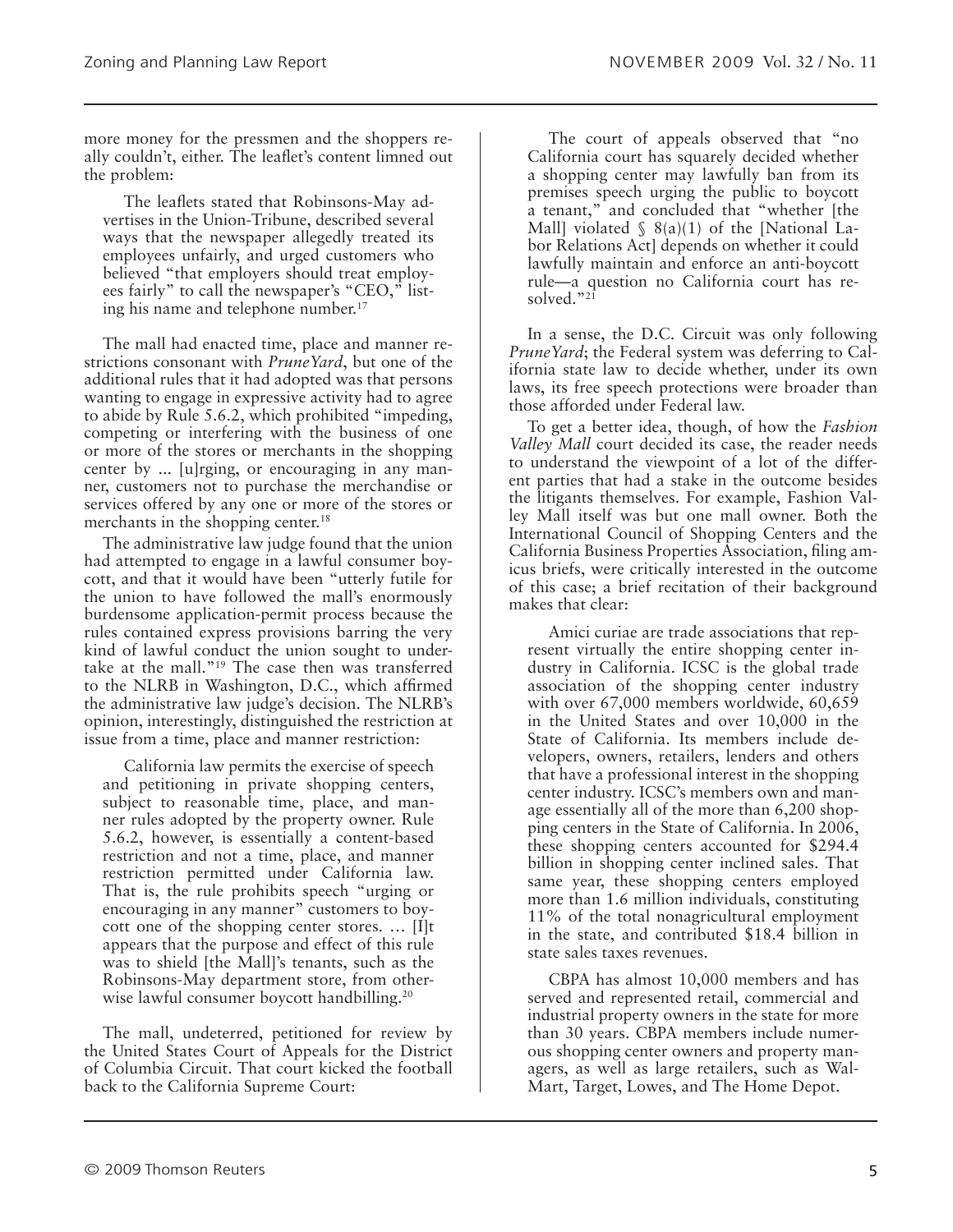ICSC's and CBPA's interest in this case relates to Fashion Valley's ability to enforce Rule 5.6.2 and similar limited content-based time, place and manner restrictions to regulate access to a shopping center's private property and restrict inherently disruptive activity that interferes with its, or its tenants', commercial operations, an interest universal to their members.22

The other side of the dispute was equally on pins and needles about the outcome of the case. It was represented by the California Labor Federation, AFL-CIO, and its interests and its membership were summarized as follows:

The Federation is the California state body chartered by the American Federation of Labor-Congress of Industrial Organizations ("AFL-CIO"). The Federation is a federation of affiliated labor organizations which represent in excess of two million workers in the State of California.

The Federation's affiliates and their members are interested in and will be directly affected by the decision in this case. The primary issue in this case is the scope of what can be said by a labor union peacefully and lawfully in a large shopping center or mall pursuant to access rights under this Court's precedent in *Robins v. Pruneyard Shopping Center*. Access is of little value if the scope of expressive activity is repressed by a shopping mall's control of "content."<sup>23</sup>

The AFL-CIO, not surprisingly, tried to place the free speech activity on an intellectual plane:

An appeal to the intellect of customers should not be "interference" with the shopping center's normal business operations and sufficient to permit content discrimination against the Union's speech. The only legal interference is worked by the Mall's rule upon the constitutional right of Mall customers to hear the Union's message[.]

The meaning of interference has been "physical" interference such as by violence, physical intimidation, blocking ingress/egress or other coercive activity[.]

The property interest, adequately protected by time, place and manner restrictions, simply does not require that members of the public "check" at the door upon entering a shopping center their constitutional right to "hear." Indeed, there is a near-mythical assumption in

the Mall's rule, viz., that members of the public upon entering a mall possess an empty mind or at least one bent exclusively upon consumerism and that property rights are so great as to require the perpetuation of such an undistracted mind.<sup>24</sup>

Not surprisingly, the labor interests as represented by the AFL-CIO and the respondents in the underlying lawsuit, the Graphic Communications Brotherhood of Teamsters Local 432M, saw the issue as one of trying to regulate content and thus falling outside of the *Hudgens* and *PruneYard* restrictions. In essence, the unions advocated allowing union members to register grievances with shoppers, without regard to whether the content of that speech materially damaged the business interests of the private property that the speakers were standing upon and/ or distributing leaflets upon at the time they made the statements.

With a rough outline of both points of view as a backdrop, the opinion itself now bears analysis. The Supreme Court of California again reiterated, in its opinion, how much broader the free speech rights of the California Constitution are than that of the Federal one, and then co-opted the *PruneYard* decision, in essence reaffirming it and giving it new life:

The shopping center in *Pruneyard* appealed our decision to the United States Supreme Court, arguing that it violated the shopping center's constitutional right to control the use of its private property. ... The high court disagreed, noting that its decision in *Lloyd* did not "limit the authority of the State to exercise its police power or its sovereign right to adopt in its own Constitution individual liberties more expansive than those conferred by the Federal Constitution." ... The court rejected the argument that compelling the shopping mall to permit expressive activity amounted to a taking of its private property, observing that it would not "unreasonably impair the value or use of their property as a shopping center. The PruneYard is a large commercial complex that covers several city blocks, contains numerous separate business establishments, and is open to the public at large. The decision of the California Supreme Court makes it clear that the PruneYard may restrict expressive activity by adopting time, place, and manner regulations that will minimize any interference with its commercial functions."<sup>25</sup>

By focusing on the time, place, and manner restrictions, the California Supreme Court ducked the real issue: Was economic coercion present and would it be detrimental to the private property owner? Pro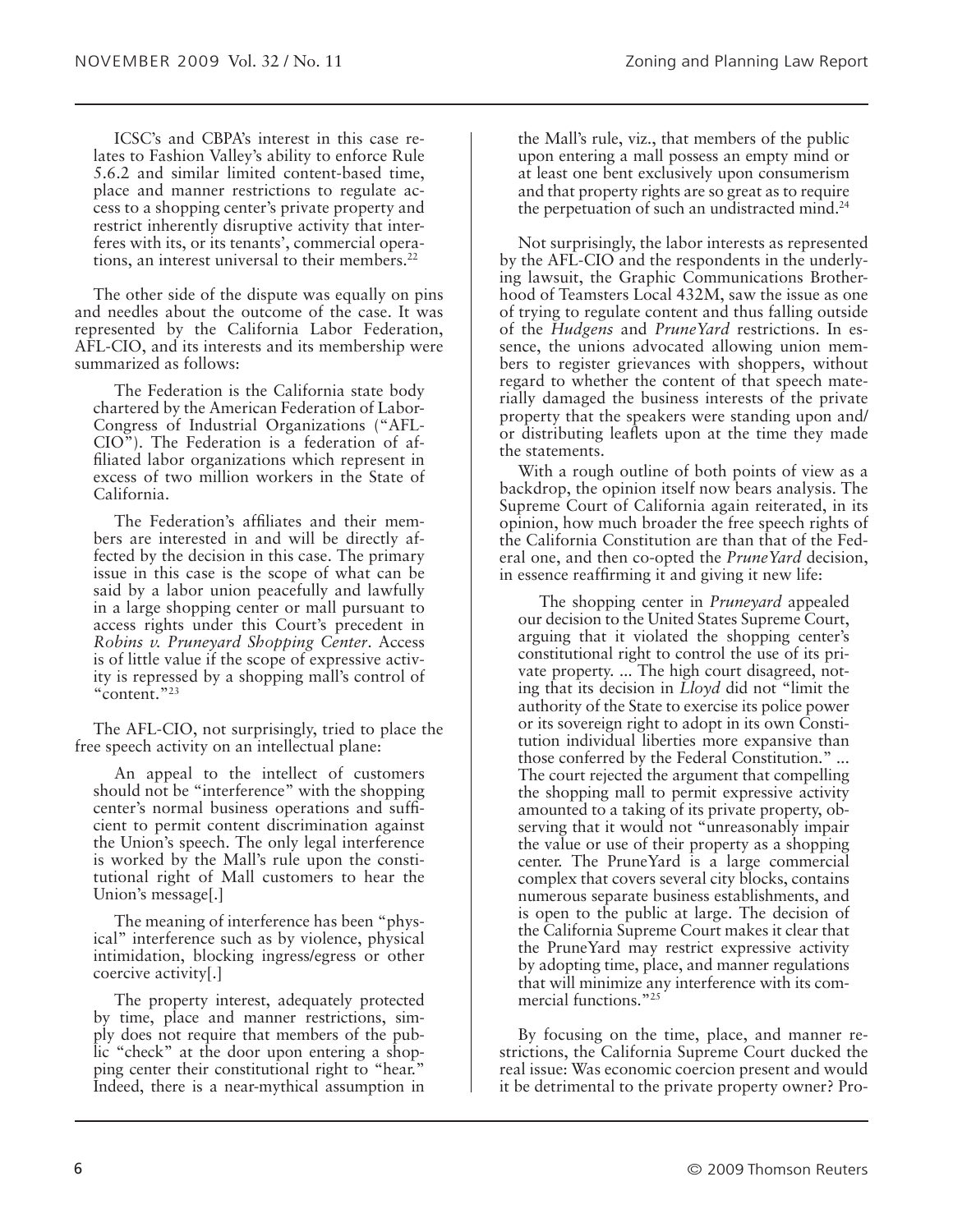fessor Steven Eagle, in his article, quoted a portion of the opinion that enumerated at best a crude test:

The ensuing 4-3 majority opinion rehearsed California case law building upon *Marsh*, such as *Schwartz-Torrance Investment Corporation v. Bakery and Confectionary Workers Union* (California 1964) 61 Cal. 2nd 766, 394 Pacific 2nd 921, 40 Cal.Rptr. 233:

We recognized that peaceful picketing by a labor union "involves an exercise of the constitutionally protected right of freedom of speech." We rejected the shopping center's argument that its right to "the exclusive possession and enjoyment of private property" outweighed the union's right to picket: "Because of the public character of the shopping center, however, the impairment of plaintiff's interests must be largely theoretical. Plaintiff has fully opened his property to the public."<sup>26</sup>

This quote just reinforces the tautology of the Supreme Court's reasoning: it's a shopping center that's open to the public, so it isn't private property anymore because it's open to the public. This line of reasoning wasn't lost on the unions; in fact, the union's intervener's answer brief made the very point:

In reaching this conclusion, the *PruneYard* Court emphasized "the growing importance of the shopping center" and "the potential impact [on speech and petition rights] of the public forums" provided by shopping centers. … The critical point, this Court added, was "[t]he importance assumed by the shopping center as a place for large groups of citizens to congregate" so that "such centers are becoming 'miniature downtowns."" ... "[I]n many instances the contemporary shopping center serves as the analogue of the traditional town square." ..."[T]he shopping [mall] … has become the modern suburban counterpart of the town center." Indeed, a shopping center the size of Fashion Valley Mall, with its hundreds of retail establishments and dozens of restaurants and entertainment facilities is no mere "miniature downtown"; it dwarfs the downtowns of most American towns and cities.27

In essence, reduced to its simplest form, the intervener's argument is "size matters." If the land owner is operating a large shopping center, then, in essence, under *Fashion Valley Mall*, the public has much, much greater rights than if the center is smaller.

This line of thinking inspired a vigorous dissent, leaving the case a close one with a mere 4 to 3 majority. Justice Ming Chin, writing the dissent, was scathing:

By a bare four-to-three majority, [the California Supreme Court's decision in *Pruneyard*] overruled a decision then only five years old and held that public free speech rights exist on private property under the California Constitution. [*Pruneyard*] was wrong when decided. In the nearly three decades that have since elapsed, jurisdictions throughout the nation have overwhelmingly rejected it. We should no longer ignore this tide of history. The time has come for us to forthrightly overrule *Pruneyard* and rejoin the rest of the nation in this important area of the law. Private property should be treated as private property, not as a public free speech zone.

Even if we do not overrule *Pruneyard*, we should at least not carry it to the extreme that the majority does. *Pruneyard* is easily distinguished. The free speech activity that *Pruneyard* sanctioned was compatible with normal use of the property. The opposite is true here. Fashion Valley Mall is a privately owned shopping center. A shopping center exists for the individual businesses on the premises to do business. Urging a boycott of those businesses contradicts the very purpose of the shopping center's existence. It is wrong to compel a private property owner to allow an activity that contravenes the property's purpose.28

Justice Chin went on to lambast the *Pruneyard* decision further:

*Pruneyard* ... was controversial when decided. In the three decades since then, it has received scant support and overwhelming rejection around the country. As the 2001 plurality opinion in *Golden Gateway* noted, "most of our sister courts interpreting state constitutional provisions similar in wording to California's free speech provision have declined to follow [*Pruneyard*]. … Indeed, some of these courts have been less than kind in their criticism of [*Pruneyard*]. … The opinion fully supported these statements with citations to decisions from the many jurisdictions that have considered but rejected *Pruneyard*, and the few that have followed its lead to a limited extent.<sup>29</sup>

Justice Chin gave a brief but comprehensive review of all of the jurisdictions that declined to follow *Pruneyard*.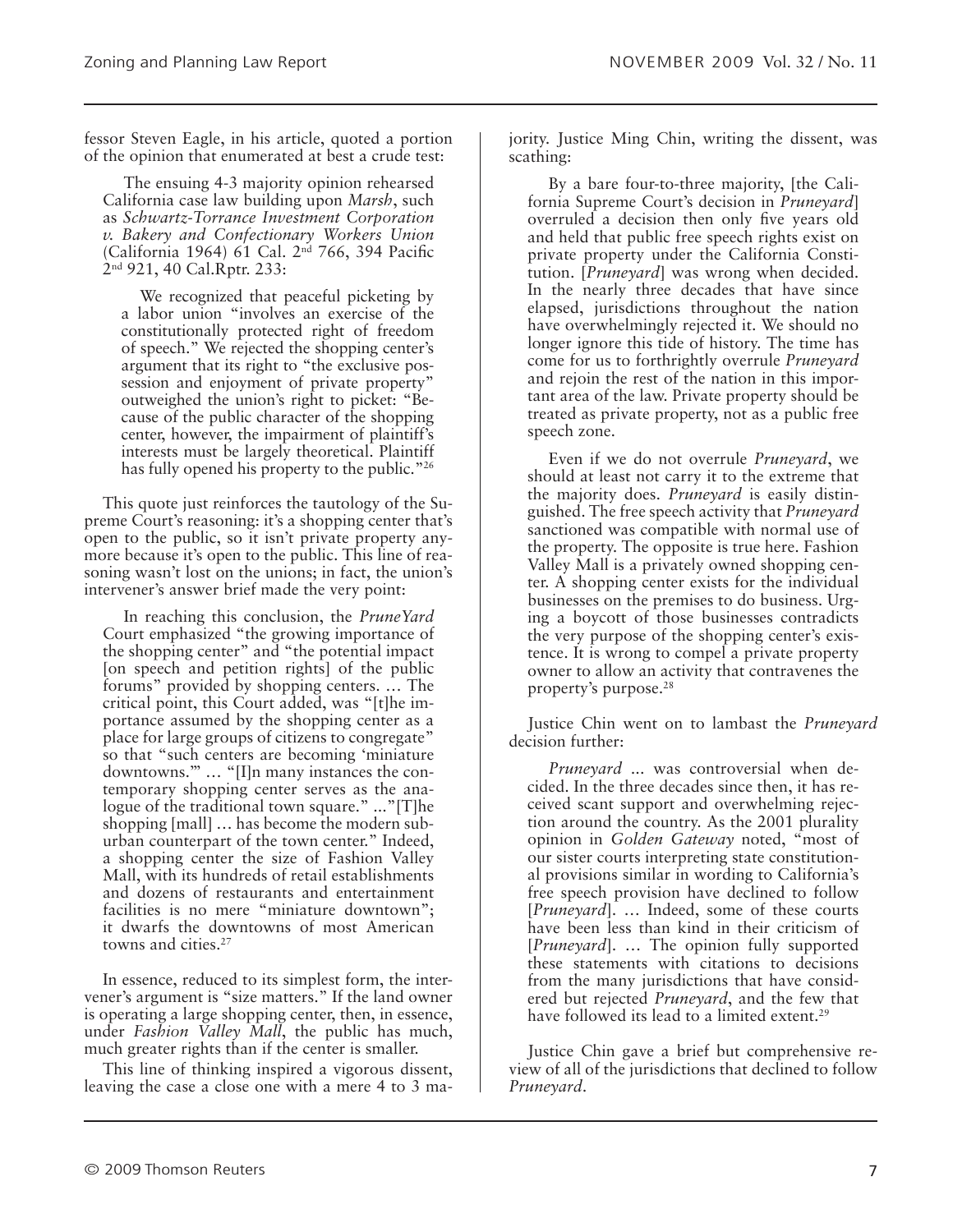As of the time we decided *Golden Gateway*, the following states, many with constitutional free speech language essentially identical to California's, had rejected any form of a *Pruneyard* approach regarding shopping centers and free speech rights: Arizona, Connecticut, Georgia, Michigan, Minnesota, New York, North Carolina, Ohio, Oregon, Pennsylvania, South Carolina and Wisconsin.

In the six years since we decided *Golden Gateway*, we have become yet more isolated. No new state has followed our lead. Two more states have refused to follow the *Pruneyard* approach: Hawai'i and Iowa. Moreover, as I explain, the few states that previously adopted an approach like *Pruneyard* are generally retreating.

I need not review all of the cases because three years ago the Connecticut Supreme Court did so. In [United Food and Commercial Workers Union, Local 919, AFL-CIO v. Crystal Mall Associate, L.P., 270 Conn. 261, 852 A.2d 659 (2004)]*,* the court unanimously refused to reconsider its earlier decision of [Cologne v. Westfarms Associates, 192 Conn. 48, 469 A.2d 1201 (1984)], which had rejected *Pruneyard* even though Connecticut's constitutional free speech provisions are essentially identical to California's. … It explained that "since the decision in *Cologne*, courts in other jurisdictions that have considered this issue overwhelmingly have chosen not to interpret their state constitutions as requiring private property owners, such as those who own large shopping malls, to permit certain types of speech, even political speech, on their premises" … It summarized the law that most of the country has adopted: "Under *Cologne*, as in the overwhelming majority of our sister jurisdictions, the size of the mall, the number of patrons it serves, and the fact that the general public is invited to enter the mall free of charge do not, even when considered together, advance the plaintiff's cause in converting private action into government action."<sup>30</sup>

California courts are now running for cover; the size and character of the center is now being used in an attempt to try to distinguish *Fashion Valley Mall* and somehow give shopping centers some relief. A classic case in point is the 1999 case of *Trader Joe's Co. v. Progressive Campaigns*, 31 which is now providing "cover" for courts attempting to distinguish both *Pruneyard* and *Fashion Valley Mall*. *Trader Joe's* also bears analysis. The appellants in *Trader Joe's* attempted to obtain signatures for initiative petitions from persons patronizing the Trader Joe's store in Santa Rosa, California. Trader Joe's objected and halted the petitioning activity being conducted in front of the store entrance. Trader Joe's then filed a complaint for injunctive relief and damages for trespass against the entity that was trying to collect the signatures, Progressive Campaigns, Inc. and an individual, Matthew Temple. Trader Joe's obtained a preliminary injunction, and Progressive Campaigns appealed. The appellate court found that Trader Joe's was likely to succeed on the merits of its claim that the challenged activity wasn't constitutionally protected, and affirmed the preliminary injunction order. To avoid *Pruneyard's* holding, the *Trader Joe's* court strained to make the distinction based on size as well as use:

Trader Joe's does have constitutionally protected property interests. However, like the owners of the Pruneyard Shopping Center, Trader Joe's has voluntarily opened its property to the public. But Trader Joe's invitation to the public to visit its Santa Rosa store is more limited than the invitation made by a shopping center like Pruneyard. Trader Joe's invites people to come and shop for food and food-related items. It does not invite them to meet friends, to eat, to rest or to be entertained. Indeed, citizens are not invited to "congregate" at the Santa Rosa Trader Joe's. Thus, in our view, Trader Joe's interest in maintaining exclusive control over its private property is stronger than the interest of a shopping mall owner.

Similarly, the public's interest in using the Santa Rosa Trader Joe's as a forum for free speech and petitioning activity is not as strong as its interest in engaging in such activities at a large shopping center like Pruneyard. In contrast to Pruneyard, the Santa Rosa Trader Joe's is a single structure, single-use store. It contains no plazas, walkways or central courtyard where patrons may congregate and spend time together. The store sells food but has no restaurant or any place for patrons to sit and eat. Nor does the Santa Rosa Trader Joe's have a cinema or any other form of entertainment. There is evidence suggesting Trader Joe's may attract large numbers of people. But those people come for a single purpose—to buy goods. Further, because the store is a stand-alone structure, there can be no contention that its relationship to other establishments transforms it into a public forum. In short, the Santa Rosa Trader Joe's is not a public meeting place and society has no special interest in using it as such.<sup>32</sup>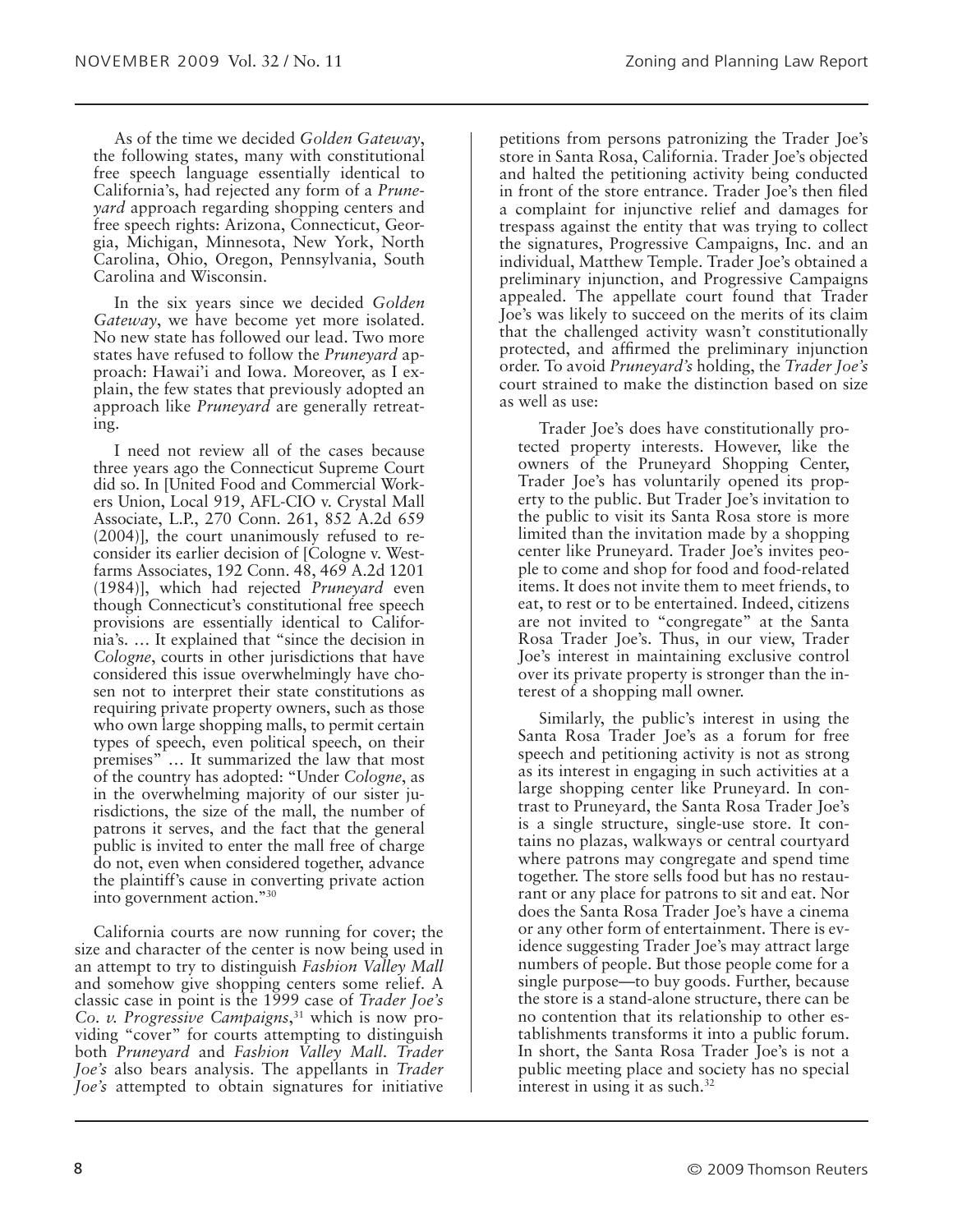Professor Steven Eagle of George Mason University looks at it more from an economic point of view:

Shopping centers are economic creations; they exist to allow large retailers to have a "halo" effect on other adjacent retailers; they exist solely for economic reasons. If Nordstrom opened as a free-standing downtown building, the surrounding stores would become more valuable and get traffic. This is why Disney World was designed the way that it was; why larger retailers pay lesser rents. If the center is less desirable, the people will seek alternatives. Could a large tenant dictate these terms? In future choices by shopping center developers and owners, these decisions will have an impact on what activities they allow; outdoor concerts and other activities.<sup>33</sup>

Not surprisingly, one of the attorneys representing Fashion Valley Mall in the appeal, Stacy McKee-Knight, doesn't understand why California is different and why there is such an expansive view of free speech rights:

Is the shopping center a town square? Does this now apply to every shopping center development? As I see it, under current law, any center of significant size will fall into a public forum. Pruneyard has 21 acres. It's hard to find a center that doesn't have these types of amenities; the present business is communal, now with movie theatres and restaurants.<sup>34</sup>

Her co-counsel, Joanne Bernhard, is perhaps more pragmatic and narrow in her interpretation:

I can't give you information about sales and the effect of picketing on sales; there are no surveys. The perception is that it does affect sales and interferes with shoppers. If there's a big protest and lots of protestors, the size of the crowd will all negatively affect sales. Another potential problem that no one thinks about is that in some centers deliveries cannot get through; delivery drivers will not cross picket lines even when there's no picketing. The centers wind up with increased security costs for unruly and confrontational protestors. Increases in insurance are an additional cost the client has to bear.

I don't think that large, free-standing or tacked-on-to-the-end-of-the-center type of stores should be impacted; there's no common, central meeting area.

We can't rely on the architect; they deal with aesthetics only. There haven't been any legislative efforts to clarify the problem, at least from a Federal standpoint. At the State level, a few efforts have been made but have not succeeded five or ten years ago. $35$ 

Protestors of all kinds will now invoke the *Fashion Valley Mall* case to support their efforts; many of them now are including, in their materials posted on the internet, specific instructions tailored to the case.36 Notwithstanding the force and degree of frustration that Justice Chin's dissent reflects, for private property rights to prevail in California will most assuredly require legislative efforts. Courts are busy scurrying to distinguish *Pruneyard* and now *Fashion Valley Mall*; with the proliferation of large malls and the alteration of the public's congregating, socializing and buying habits, more and more of these malls will be subject to picketing, leafleting and other free speech displays and, inevitably, legal challenges will be brought if they are stopped. Without a doubt, the original strength of the legal concept of private property rights in California has been significantly weakened by this case.

#### **NOTES**

- 1. "Evolution of the Shopping Center," Steven Schoenherr, Professor of History, University of San Diego, San Diego, California, cited at http://history.sandiego.edu/gen/soc/shoppingcenter.html [February 17th, 2006]. See also "What Would Victor Gruen Say?", May 1, 2003, John Kriskiewicz; Professor at Parson School of Design in Manhattan College; as quoted in Retail Traffic at http://retailtrafficmag. com/development/trends/retail\_victor\_gruen\_say/.
- 2. "Evolution of the Shopping Center," Steven Schoenherr, Professor of History, University of San Diego, San Diego, California, cited at http://history.sandiego.edu/gen/soc/shoppingcenter.html [February 17th, 2006].
- 3. "Evolution of the Shopping Center," Steven Schoenherr, Professor of History, University of San Diego, San Diego, California, cited at http://www.history. sandiego.edu/gen/soc/shoppingcenter.html [February 17th, 2006].
- 4. "The Exercise of Free Expression in Shopping Centers," M. Rosie Rees and Peter P. Massumi; Pircher, Nichols and Meeks at http://www.pircher.com/resources/article.php?i=307 as published in California Centers Magazine, May 1, 2005.
- 5. Fashion Valley Mall, LLC v. N.L.R.B., 42 Cal. 4th 850, 69 Cal. Rptr. 3d 288, 172 P.3d 742 (2007), reh'g denied, (Feb. 20, 2008).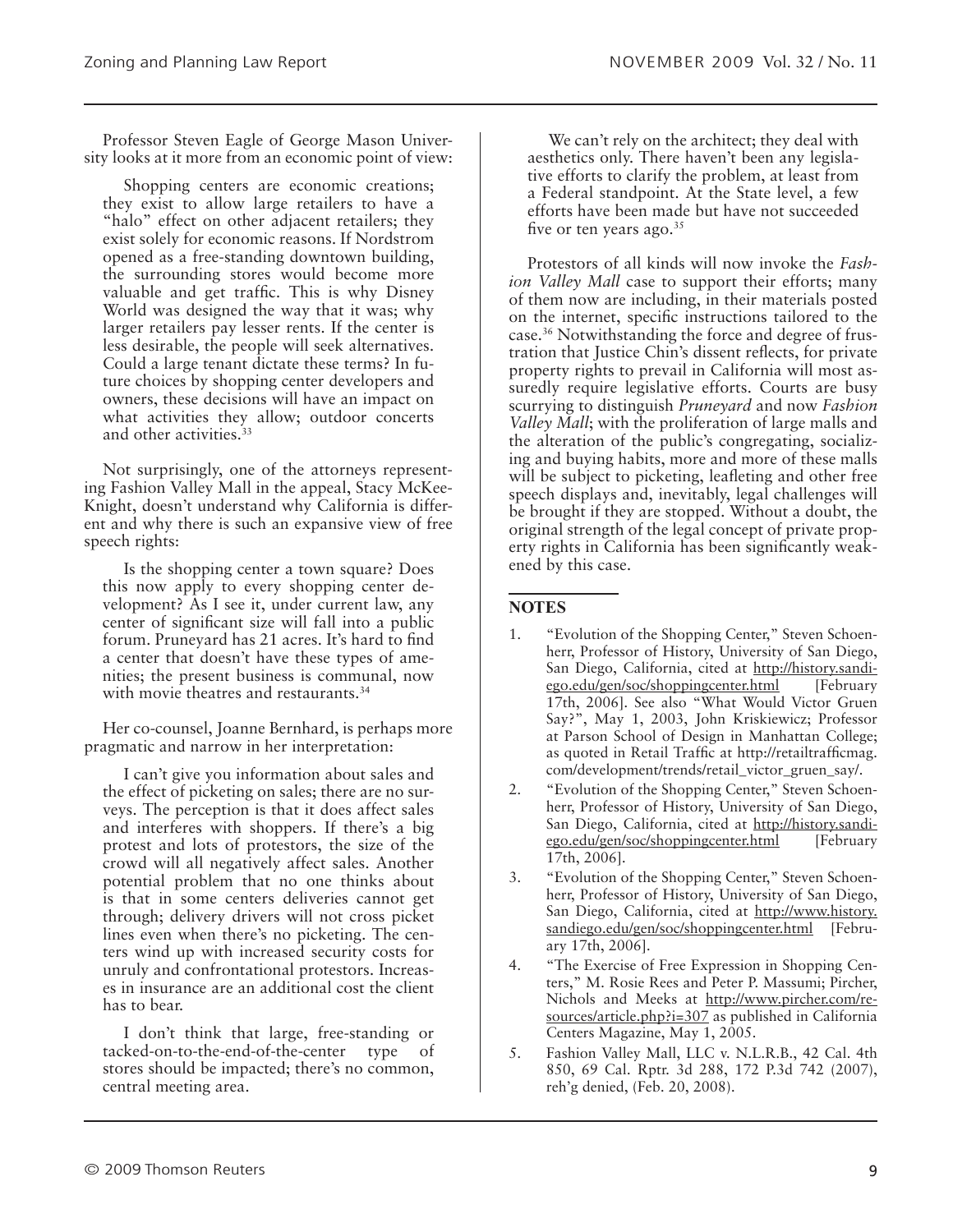- 6. Marsh v. State of Ala., 326 U.S. 501, 66 S. Ct. 276, 90 L. Ed. 265 (1946).
- 7. Mulligan, "Finding a Form in the Simulated City: Mega Malls, Gated Towns, and the Promise of Pruneyard," 13 Cornell Journal of Law and Public Policy 533, 542-43 (Spring 2004) (footnotes omitted).
- 8. *Marsh*, supra n.6 at 326 U.S. 501, 502-03 (emphasis added).
- 9. Lexis 14427 (Cal. Dec. 24, 2007).
- 10. PruneYard Shopping Center v. Robins, 447 U.S. 74, 100 S. Ct. 2035, 64 L. Ed. 2d 741 (1980).
- 11. Mulligan, "Finding a Form in the Simulated City: Mega Malls, Gated Towns, and the Promise of Pruneyard," 13 Cornell Journal of Law and Public Policy 533, 549-50 (Spring 2004) (footnotes omitted).
- 12. *PruneYard*, supra n.10, 447 U.S. at 74 (syllabus).
- 13. *PruneYard*, supra n.10, 447 U.S. at 80-81 (citations omitted).
- 14*. PruneYard*, supra n.10, 447 U.S. at 81-83 (citations omitted, emphasis added).
- 15. Fashion Valley Mall, LLC v. N.L.R.B., 42 Cal. 4th 850, 69 Cal. Rptr. 3d 288, 172 P.3d 742 (2007), reh'g denied, (Feb. 20, 2008).
- 16. Fashion Valley Mall, supra n.15, 42 Cal. 4th at 855.
- 17*. Fashion Valley Mall*, supra n.15, 42 Cal. 4th at 855.
- 18*. Fashion Valley Mall*, supra n.15, 42 Cal. 4th at 856.
- 19*. Fashion Valley Mall*, supra n.15, 42 Cal. 4th at 856.
- 20*. Fashion Valley Mall*, supra n.15, 42 Cal. 4th at 856.
- 21. *Fashion Valley Mall*, supra n.15, 42 Cal. 4th at 857.
- 22. Brief of *amici curiae,* International Council of Shopping Centers and California Business Properties Association, in support of petitioner Fashion Valley Mall, LLC; Fashion Valley Mall, LLC v. National Labor Relations Board; Case No. S144753; filed March 29, 2007.
- 23. Brief of California Labor Federation, AFL-CIO as *amicus curiae* in support of intervener; Fashion Valley Mall v. National Labor Relations Board; California Supreme Court Case No. S144753; filed March 19, 2007, pp. 1- 2 (citation omitted).
- 24. Brief of California Labor Federation, AFL-CIO, supra n.23, pp. 3, 12, 17.
- 25. *Fashion Valley Mall*, supra n.15, 42 Cal. 4th at 863 (citations omitted). In its opinion in PruneYard Shopping Center v. Robins, 447 U.S. 74, 100 S. Ct. 2035, 64 L. Ed. 2d 741 (1980), the U.S. Supreme Court referred to the mall as "PruneYard." In the *Fashion Valley Mall* decision, however, the California Supreme Court referred to its decision in the same litigation as the *Pruneyard* case.
- 26. Eagle, Lexis-Nexis Expert Commentaries; Lexis  $14427 - p. 2$ .
- 27. Intervener's Answer Brief; Fashion Valley Mall v. National Labor Relations Board, California Su-

preme Court Case No. S144753, filed December 29, 2006, p. 9.

- 28*. Fashion Valley Mall*, supra n.15, 42 Cal. 4th at 870.
- 29*. Fashion Valley Mall*, supra n.15, 42 Cal 4th at 874. In a footnote, Justice Chin noted that the New York Court of Appeals, in SHAD Alliance v. Smith Haven Mall, 66 N.Y.2d 496, 498 N.Y.S.2d 99, 488 N.E.2d 1211, 1215 n.5 (1985), characterized *Pruneyard* as "hardly persuasive authority" and the result of "a change in personalities" among the members of the court.
- 30. *Fashion Valley Mall*, supra n.15, 42 Cal.4th at 875- 76 (citations omitted).
- 31. Trader Joe's Co. v. Progressive Campaigns, 73 Cal. App. 4th 425, 86 Cal. Rptr. 2d 442 (1st Dist. 1999).
- 32*. Trader Joe's*, supra n.31, 73 Cal.App. 4th at 433.
- 33. Telephone conversation with Professor Steven Eagle of George Mason University on July 9, 2009.
- 34. Conversation with Stacy McKee-Knight on June 22, 2009.
- 35. Conversation with Joanne Bernhard on June 30, 2009.
- 36. See, e.g., p. 6 of "How to Organize a Peaceful Pet Store Protest," posted by the Best Friends Animal Society at http://puppiesarentproducts.com/download/how\_to\_organize\_a\_peaceful\_puppy\_store\_ protest.pdf.

# Recent Cases

Ninth Circuit rules cities may consider aesthetics in deciding whether to permit telecommunication facilities within their jurisdictions.

When a decision begins "The City is a planned community," there is a good chance the community has prevailed in the litigation. The City of Palos Verdes Estates, California, did just that when Sprint challenged the city's denial of two permit applications to construct wireless telecommunications facilities in the city's public rights-of-way. Eight of its applications were approved, but the city's public works director denied two because they were "not in keeping with the city's aesthetics." One proposed site was a narrow residential street, and the other was one of four major entrances to the city.

The planning commission unanimously affirmed the denial. Sprint then appealed to the city council. A written staff report considered by the city council "detailed the potential aesthetic impact," and the "drive test" confirmed that cellular service from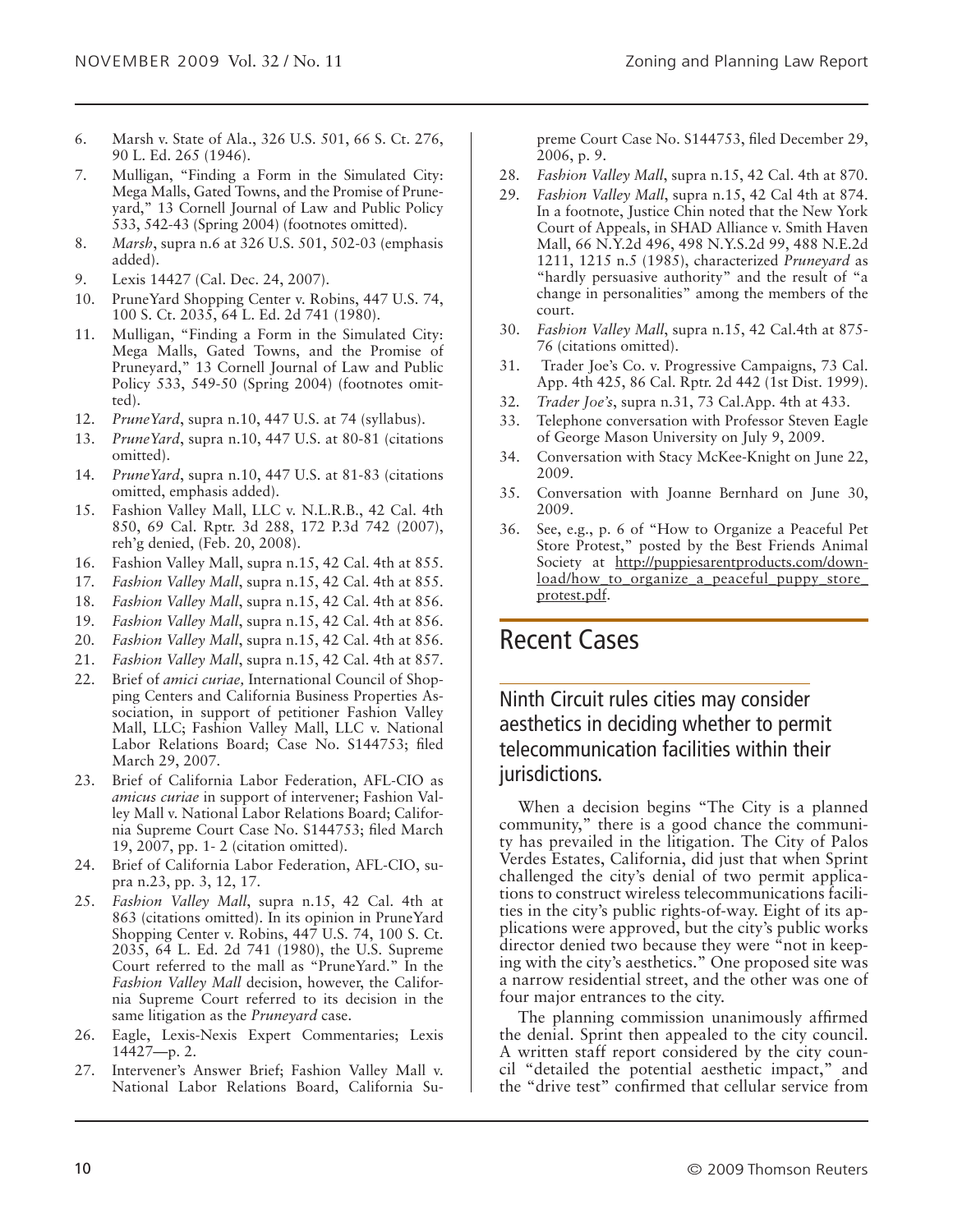Sprint was available in relevant locations in the city. The city council affirmed the denial, finding that the telecommunications facilities would "disrupt the residential ambiance of the neighborhood" and "detract from the natural beauty" valued at the main entrance to the community.

The district court concluded that California law prohibited the city from using aesthetics as a justification for its denial and granted summary judgment to Sprint, but the Ninth Circuit reversed. The Telecommunications Act requires that any denial be in writing and supported by substantial evidence (47 U.S.C.A.  $\frac{1}{2}$  332(c)(7)(B)(iii)). In the Ninth Circuit, "substantial evidence" means that the city's decision must be authorized by local law and supported by a reasonable amount of evidence. The appellate court found both factors were satisfied. An ordinance adopted by the city authorized the denial of telecommunication facilities for "adverse aesthetic impacts arising from the proposed time, place, and manner of use of the public property."

The district court erred when it concluded that the state's Public Utilities Code (PUC) did not allow the city to consider aesthetics. The California Constitution (art. XI,  $\S$  7) gives the city authority to regulate local aesthetics and the PUC did not undermine such authority. *Sprint PCS Assets, L.L.C. v. City of Palos Verdes Estates, 2009 WL 3273935 (9th Cir. 2009).*

## California Court of Appeal upholds air pollution control rules and fees adopted by the San Joaquin Valley Air Pollution Control District.

San Joaquin Valley was classified as a serious nonattainment region in 1993 and as extreme nonattainment for the federal one-hour ozone standards in 2004. The San Joaquin Valley Air Pollution Control District was required to develop an attainment plan. Concluding that the rapid development and increase in traffic contributed to air pollution in the Valley, the District decided to adopt rules to mitigate the impacts from new development, referred to as indirect source review (ISR) rules.

Under the rules, developers were required to mitigate the emissions from their projects over a 10-year period. They could accomplish this by incorporating measures to reduce vehicle miles traveled, building at increased residential densities, locating near public transit, incorporating mixed uses, transportation demand management programs, and building pedestrian/bicycle facilities. If the on-site mitigation measures did not reach the reduction goals, then the

developer was required to pay a fee to the District for off-site emission reduction projects. The District identified more than \$400 million in such projects. The ISR program was flexible, allowing the developer to make on-site changes, pay the fee, or a combination of both.

The California Building Industry Association and others challenged the validity of the ISR rules and fees. They claimed the District did not have the authority to enact the rules, and argued the fees were development fees which violated the Mitigation Fee Act (Gov. Code §§66000 et seq.). The trial court found the District had the authority and that the fees were valid regulatory fees. The appellate court affirmed.

The appellate court noted there are three categories of fees in California that are not special taxes requiring a two-thirds majority vote: special assessments, development fees, and regulatory fees. The ISR fees were not subject to the Mitigation Fee Act because they were regulatory fees imposed under the police power, not development fees dependent on government-conferred benefits or privileges. The ISR fees were designed to mitigate the growth in air pollution from new development.

The court examined the fee calculation method and found that it was valid because there was a reasonable relationship between the fee and the burden posed by the development. "The more a development increases air pollution, the more the developer pays." Finally, the court determined that the District had specific statutory authority to enact the ISR fees. *California Bldg. Industry Ass'n v. San Joaquin Valley Air Pollution Control Dist., 178 Cal. App. 4th 120, 100 Cal. Rptr. 3d 204 (5th Dist. 2009).*

## Seventh Circuit affirms district court's denial of injunctive relief to a church claiming an RLUIPA "equal terms" violation.

The Seventh Circuit has not specifically addressed the "equal terms" provision of RLUIPA, but in this case it considered how the Eleventh Circuit and the Third Circuit interpreted that provision, concluding that the Third Circuit's interpretation was the better approach. RLUIPA's equal terms provision states that "[n]o government shall impose or implement a land use regulation in a manner that treats a religious assembly or institution on less than equal terms with a non-religious assembly or institution." 42 U.S.C.A.  $$2000cc(b)(1).$ 

The River of Life Kingdom Ministries, with approximately 67 members, wanted to relocate from a warehouse it was renting on a part-time basis to